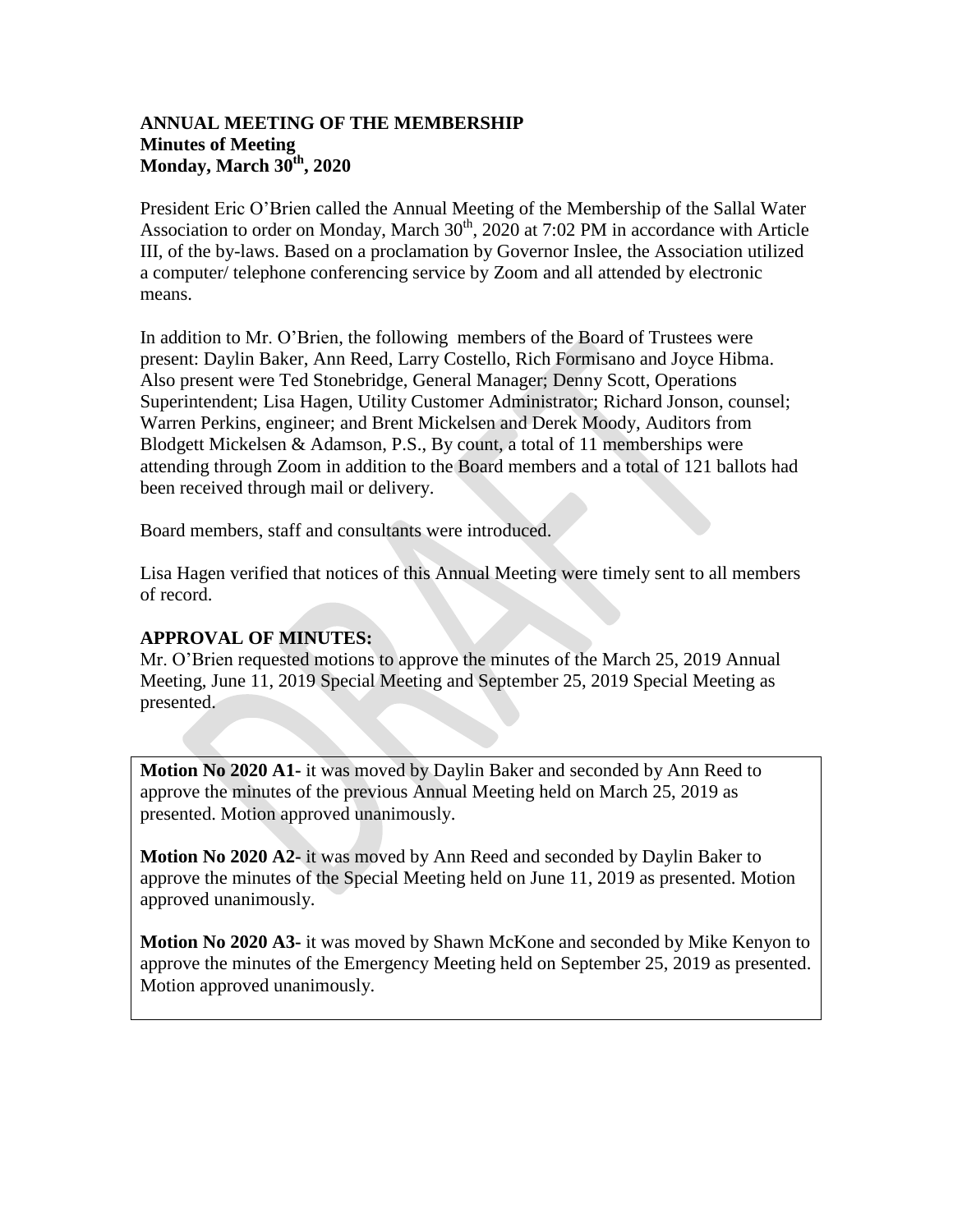## **FINANCIAL REPORT:**

Derek Moody reported that the firm of Blodgett, Mickelsen and Naef, P.S. completed the 2019 audit of the Association's books and records. Mr. O'Brien stated that the year-end financial statement will be posted on the Association's website. Derek gave a brief description of the audit and reported that the audit, conducted in accordance with generally accepted auditing standards went smoothly and presents fairly, in all material respects, the financial position of the Sallal Water Association as of December 31, 2019. He reported that Sallal is a financially healthy association with a strong ratio of assets to liabilities and an audit opinion was issued without exceptions.

# **PRESIDENT'S REPORT:**

Mr. O'Brien reported on the Sallal Water Association's activities during the past year. He stated that as a result of the special meeting in which a bylaw amendment was submitted, the Association formed a member advisory committee, upgraded its website and instituted a monthly newsletter to better inform the members of Association activities. As a result of the E. coli event, the Association is chlorinating its water supply and is investigating the feasibility of discontinuing chlorination. The Washington State Dept. of Health has strict water quality requirements that must be met to protect public health. To revert to untreated water, the entire system would have to be subject to a boil water notice for thirty days while water quality is intensively reviewed. He stated that the Board was obtaining engineering advice and welcomed input from the members on the issue. He described improvements to telemetry and security systems. He added that design and permitting work is underway for construction of office and shop facilities on an existing five acre parcel owned by the Association east of Trucktown. He stated that he was aware of a write-in candidate for a Board position and requested a nomination motion.

**Motion No 2020 A4-** Matt McManus moved to nominate himself and was seconded by Jean Buckner.

Mr. O'Brien then requested Mr. McManus to identify which position he wishes to seek. McManus stated that he did not designate a person to run against and assumed he would be voted in if his vote count exceeded a named candidate. Matt initially advised that he would run against Ann Reed. Questions were raised regarding the length of terms remaining for the trustee seats being elected. Matt inquired on whether he could run for the vacant seat. It was stated that Shawn McKone was running for that seat. Matt reconfirmed his intention to run against Ann Reed. Ann Herman advised that she had already voted and requested whether she could change her vote. Mr. O'Brien advised that she could not change her vote. Comments followed concerning the fact that the ballot did not designate positions – this matter was not resolved. Lisa Hagen then stated that the votes had been counted by her and Mr. Scott and stated the following tallies: Joyce Hibma 102; Ann Reed 100; Rich Formisano 103; Larry Costello 99; Shawn McKone 102; Matt McManus 10. Discussion followed concerning chlorination and the status of negotiations concerning a water supply contract with North Bend. Michael Thomas made a suggestion about in-home chlorination systems and Ms. Buckner inquired about the location of Sallal's wells at Rattlesnake in relation to the WRIA 7 and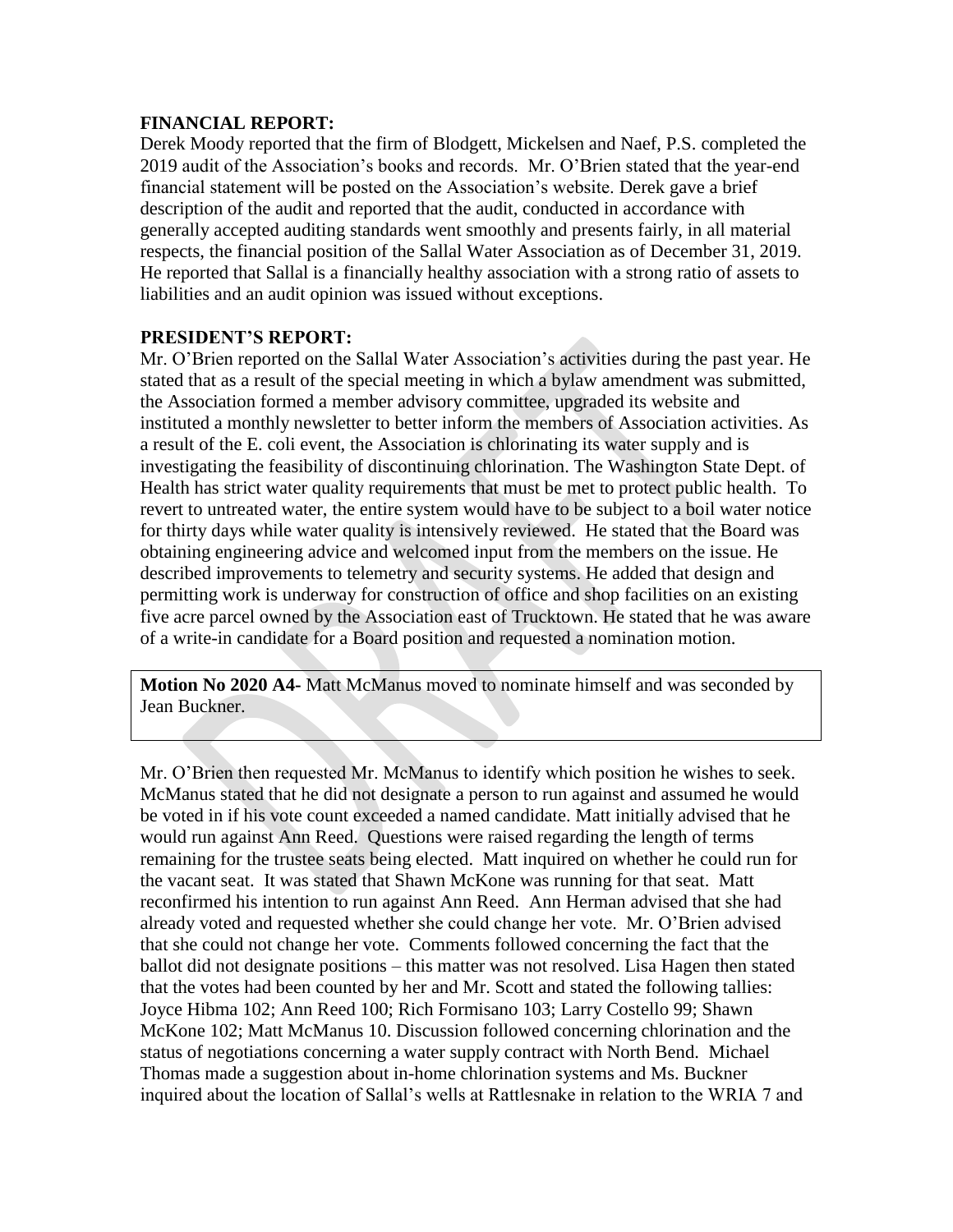8 boundary. Mr. Perkins addressed the location of the wells. Mr. Stonebridge stated that presently, contract negotiations with the City have not resumed but if they do and a draft contract results, it will be made available to the members for review. Ms. Buckner requested information on water testing samples and Mr. Stonebridge responded that the information had been previously provided.

Questions followed about the need for a new office and shop and concerns about cost of the project. Suggestions were made by Ann Herman and Jean Buckner to consider options such as phased build out, renting, and scaling the project down as means to reduce the cost. Mr. O'Brien explained the present rental situation and the need to keep operations and office staff consolidated. A question was raised about what the board is doing to obtain new water rights. Mr. O'Brien advised that our 2001 Water Right application is ongoing and currently being looked at with DOE. Mr. Jonson explained the status of King County's attempt to charge water utilities with franchise rent and noted there could be a retroactive payment demanded as a condition of obtaining a new franchise. Mr. O'Brien stated that the Board was considering charging the members to cover the contingent and contested liability for franchise rent.

### **ELECTION OF TRUSTEES:**

Based on the vote count announced by Lisa Hagen; Joyce Hibma, Ann Reed, Rich Formisano, Larry Costello and Shawn McKone were elected as Trustees with the following terms:

#### Expires

| March-22 | Joyce Hibma           |
|----------|-----------------------|
| March-22 | Ann Reed              |
| March-23 | <b>Rich Formasino</b> |
| March-23 | <b>Larry Costello</b> |
| March-21 | <b>Shawn McKone</b>   |

### **UNFINISHED BUSINESS:**

None

### **NEW BUSINESS:**

Mr. Stonebridge reviewed COVID 19 emergency steps currently being taken by the Association.

Mr. Perkins summarized the status of the updated water system plan. Ms. Buckner requested that the draft WSP be presented and explained to the members at a meeting and inquired about the number of uncommitted Certificates of Availability presently available. Ted advised this number to be between 100 and 150, and Mr. Perkins explained that the figures were in flux in part due to water use efficiency. Mr. Thomas stated that the Association should not reduce water usage in order to make more connections available and emphasized the importance of having water available during summer months for outdoor use. This sentiment was reinforced by Matt McManus and Jean Buckner. Matt questioned the legal authority of the City of North Bend to control